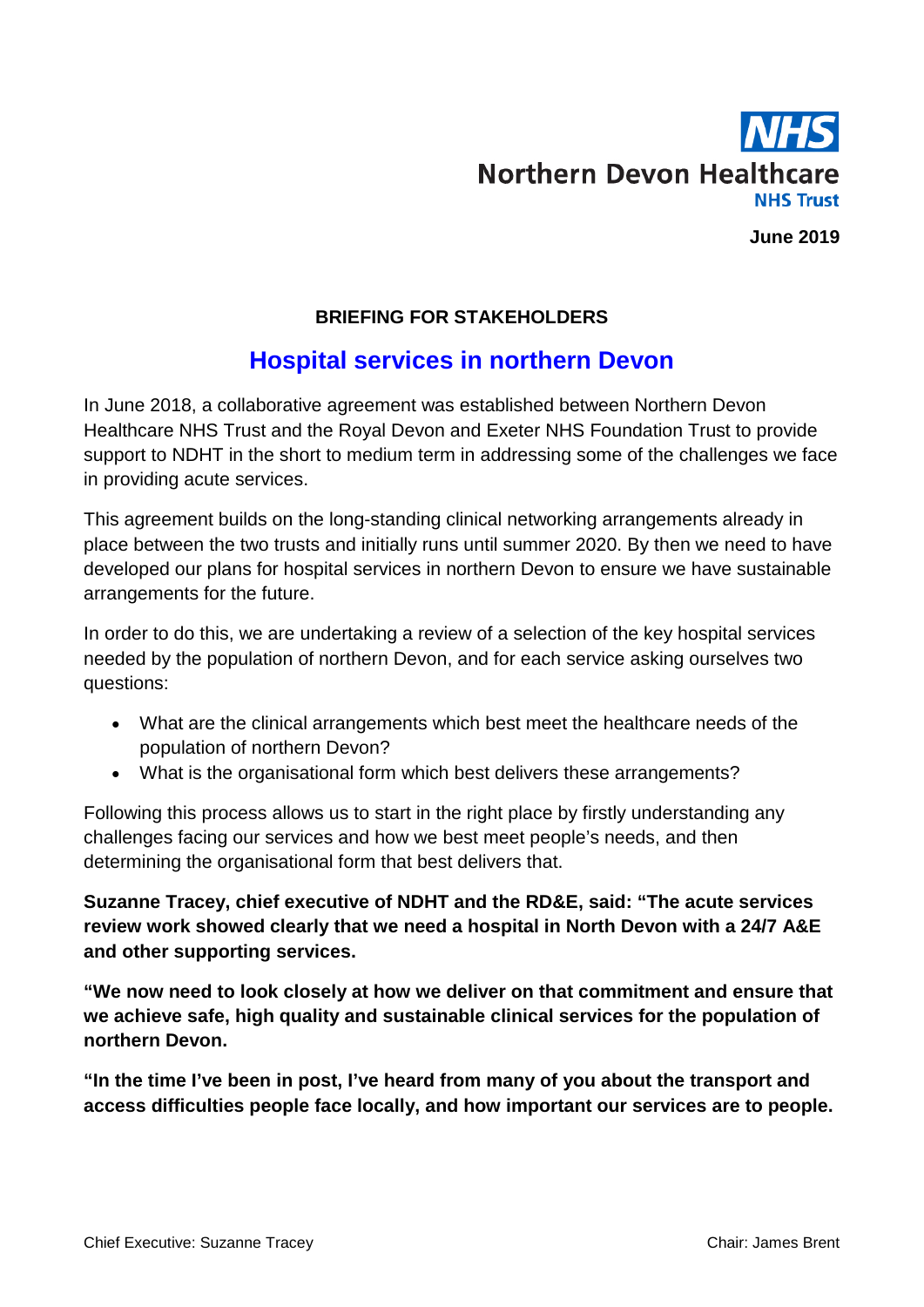**"We are really committed to providing as much as we can locally and I want to recognise and build on how innovative our staff have been in coming up with solutions and different ways of working to support this.**

**"However we need to be realistic about what we can do. We have been experiencing significant workforce challenges in some of our services as a result of national shortages for some time and these are unlikely to be resolved in the near future.**

**"We will be looking closely at these vulnerable services and those which are crucial to supporting A&E to help us develop future plans, which will set out how we will deliver sustainable services to the population of northern Devon for years to come."**

The findings of this work will be fed into Devon's Long Term Plan, as well as the work that has commenced on a Peninsula Clinical Services Strategy.

### **What are the challenges facing our services?**

There are three challenges which have affected our clinical and financial sustainability for many years.

- **Remoteness:** North Devon District Hospital is the most remote acute hospital in mainland England.
- **Workforce:** Remote hospitals tend to experience heightened workforce challenges and being a smaller hospital means that vacancies can have a greater impact on teams. Staff at NDHT and our partners have been fantastic at coming up with different ways of working to help reduce the effects of workforce shortages, for example through developing new roles and nursing/therapy-led models, as well as our own staff bank for temporary shifts. However this continues to be the most significant challenge we face. The infographic included with this briefing illustrates how the workforce challenges impact upon us locally.
- **Finance:** Both remoteness and workforce pressures mean some of our services can cost more to run than other NHS hospitals and this has led to increased pressure on the Trust's financial position. The Trust ended the 2018/19 financial year with a £17m deficit, with a plan beginning in 2019/20 to move towards financial balance.

As we carry out this work, we want to understand how these challenges impact our services more fully, so we can determine how we can best provide sustainable services for the future.

#### **Which services are we looking at?**

Our agreed starting point is that we need a hospital in North Devon with a 24/7 A&E, so we are interested in ensuring our A&E is surrounded by strong services which meet the needs of the local population.

We are focusing on 11 key services, shown in the table below.